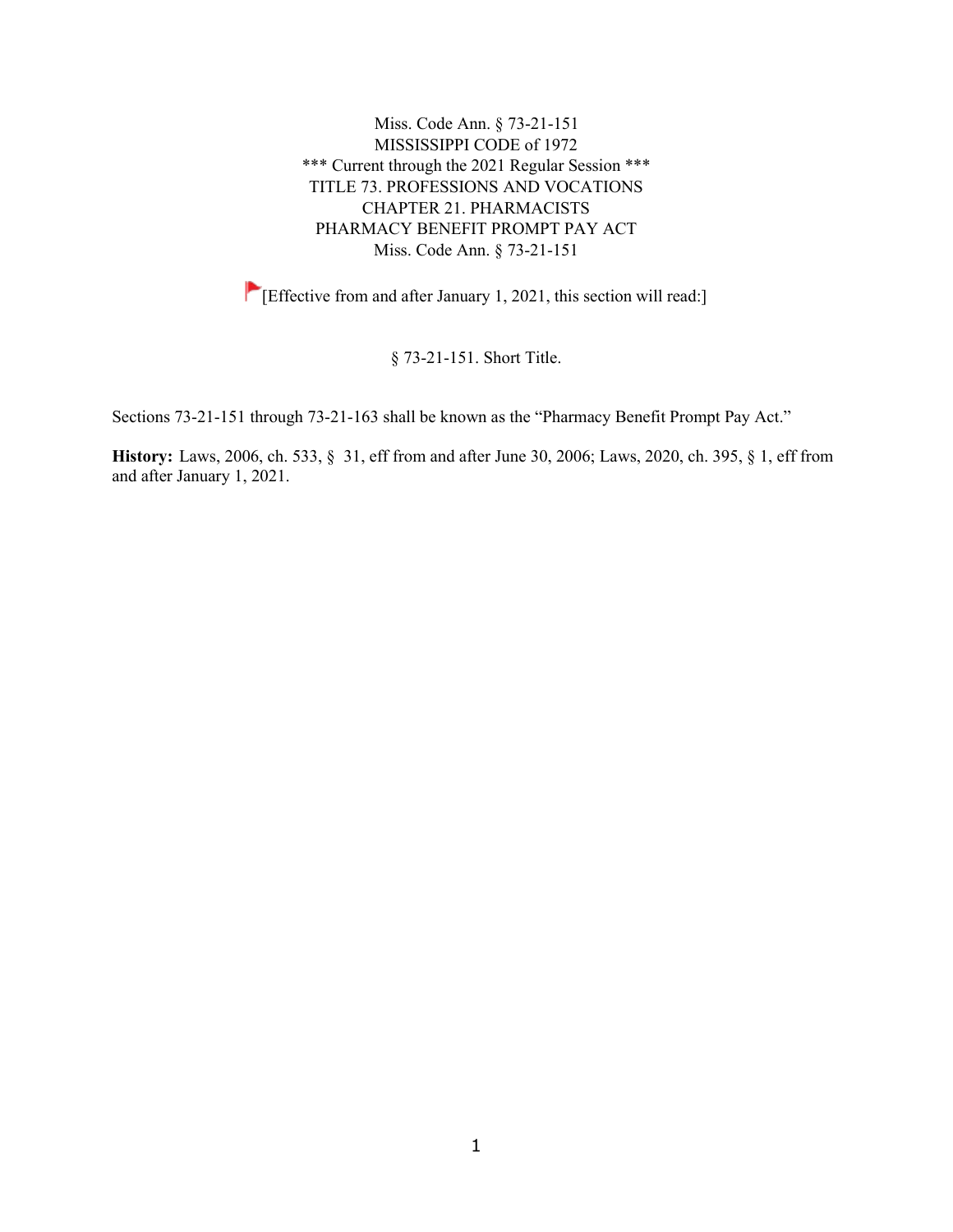Miss. Code Ann. § 73-21-153 MISSISSIPPI CODE of 1972 \*\*\* Current through the 2021 Regular Session \*\*\* TITLE 73. PROFESSIONS AND VOCATIONS CHAPTER 21. PHARMACISTS PHARMACY BENEFIT PROMPT PAY ACT Miss. Code Ann. § 73-21-153

§ 73-21-151. Definitions.

## **[Effective from and after January 1, 2021, this section will read:]**

For purposes of Sections 73-21-151 through 73-21-163, the following words and phrases shall have the meanings ascribed herein unless the context clearly indicates otherwise:

**(a)** "Board" means the State Board of Pharmacy.

**(b)** "Commissioner" means the Mississippi Commissioner of Insurance.

**(c)** "Day" means a calendar day, unless otherwise defined or limited.

**(d)** "Electronic claim" means the transmission of data for purposes of payment of covered prescription drugs, other products and supplies, and pharmacist services in an electronic data format specified by a pharmacy benefit manager and approved by the department.

**(e)** "Electronic adjudication" means the process of electronically receiving, reviewing and accepting or rejecting an electronic claim.

**(f)** "Enrollee" means an individual who has been enrolled in a pharmacy benefit management plan.

**(g)** "Health insurance plan" means benefits consisting of prescription drugs, other products and supplies, and pharmacist services provided directly, through insurance or reimbursement, or otherwise and including items and services paid for as prescription drugs, other products and supplies, and pharmacist services under any hospital or medical service policy or certificate, hospital or medical service plan contract, preferred provider organization agreement, or health maintenance organization contract offered by a health insurance issuer.

**(h)** "Pharmacy benefit manager" shall have the same definition as provided in Section 73-21-179. However, through June 30, 2014, the term "pharmacy benefit manager" shall not include an insurance company that provides an integrated health benefit plan and that does not separately contract for pharmacy benefit management services. From and after July 1, 2014, the term "pharmacy benefit manager" shall not include an insurance company unless the insurance company is providing services as a pharmacy benefit manager as defined in Section 73-21-179, in which case the insurance company shall be subject to Sections 73-21-151 through 73-21-159 only for those pharmacy benefit manager services. In addition, the term "pharmacy benefit manager" shall not include the pharmacy benefit manager of the Mississippi State and School Employees Health Insurance Plan or the Mississippi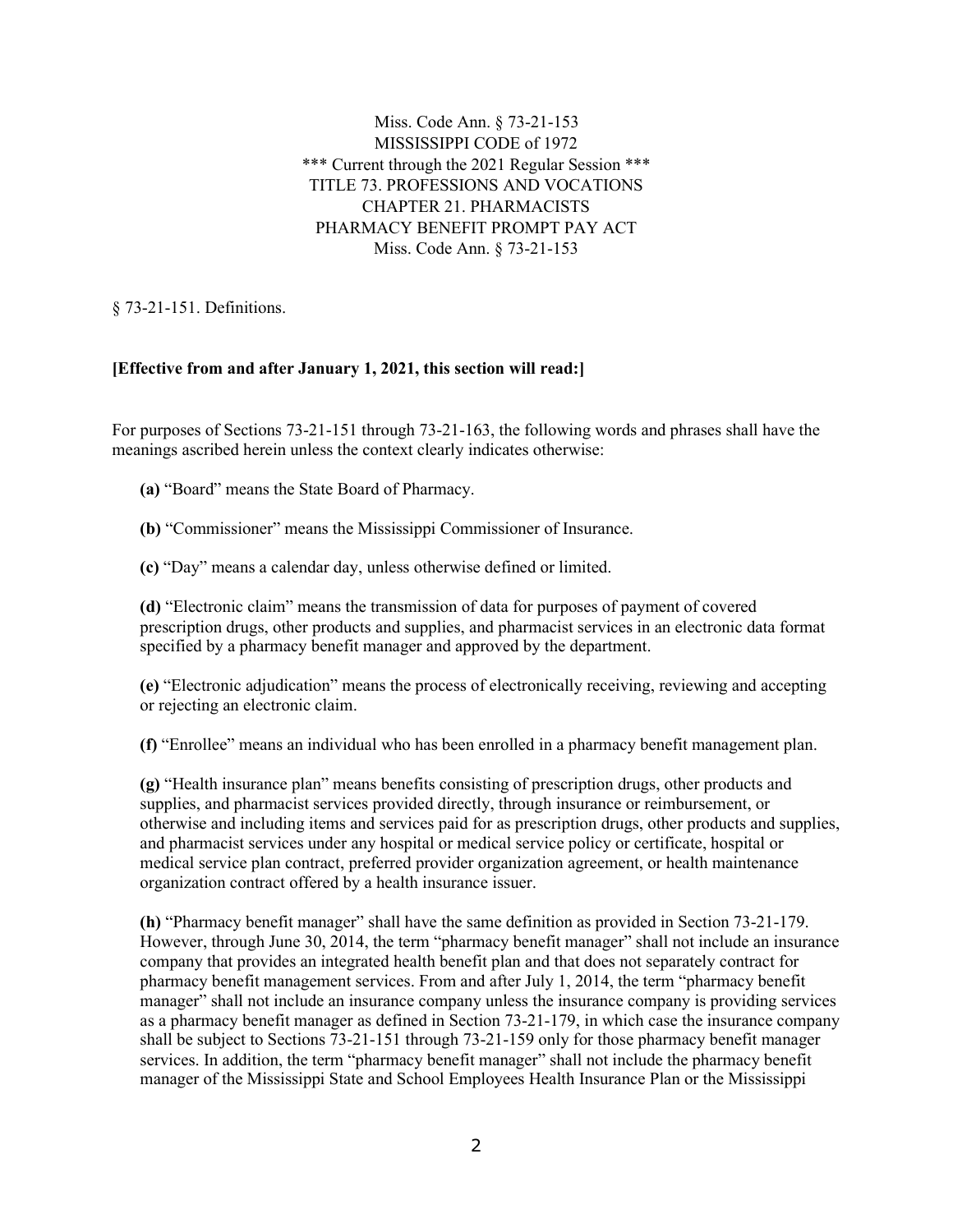Division of Medicaid or its contractors when performing pharmacy benefit manager services for the Division of Medicaid.

**(i)** "Pharmacy benefit manager affiliate" means a pharmacy or pharmacist that directly or indirectly, through one or more intermediaries, owns or controls, is owned or controlled by, or is under common ownership or control with a pharmacy benefit manager.

**(j)** "Pharmacy benefit management plan" shall have the same definition as provided in Section 73-21- 179.

**(k)** "Pharmacist," "pharmacist services" and "pharmacy" or "pharmacies" shall have the same definitions as provided in Section 73-21-73.

**(***l***)** "Uniform claim form" means a form prescribed by rule by the State Board of Pharmacy; however, for purposes of Sections 73-21-151 through 73-21-159, the board shall adopt the same definition or rule where the State Department of Insurance has adopted a rule covering the same type of claim. The board may modify the terminology of the rule and form when necessary to comply with the provisions of Sections 73-21-151 through 73-21-159.

**(m)** "Plan sponsors" means the employers, insurance companies, unions and health maintenance organizations that contract with a pharmacy benefit manager for delivery of prescription services.

**History:** Laws, 2006, ch. 533, § 32; Laws, 2013, ch. 541, § 3, eff from and after July 1, 2013; Laws, 2020, ch. 395, § 2, eff from and after January 1, 2021.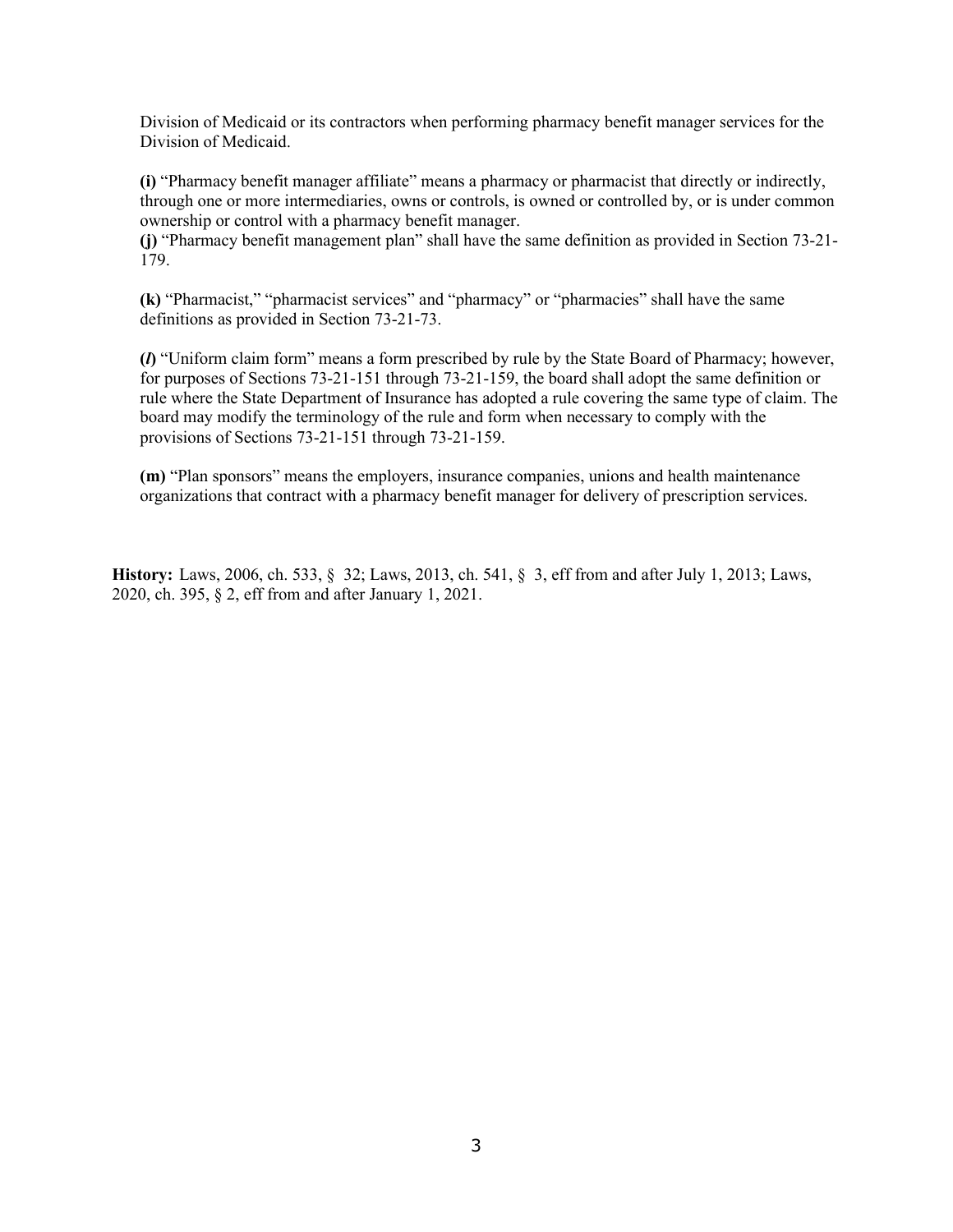# Miss. Code Ann. § 73-21-155 MISSISSIPPI CODE of 1972 \*\*\* Current through the 2021 Regular Session \*\*\* TITLE 73. PROFESSIONS AND VOCATIONS CHAPTER 21. PHARMACISTS PHARMACY BENEFIT PROMPT PAY ACT Miss. Code Ann. § 73-21-155

§ 73-21-155. Most current reference price to be used in calculation of reimbursement for prescription drugs and other products and supplies; updating of reference price; time period for payment of benefits; "clean claim" defined; compliance; penalties; retroactive denial or reduction of claim after adjudication prohibited [Effective January 1, 2021]. (This section has more than one version with varying effective dates.)

**(1)** Reimbursement under a contract to a pharmacist or pharmacy for prescription drugs and other products and supplies that is calculated according to a formula that uses Medi-Span, Gold Standard or a nationally recognized reference that has been approved by the board in the pricing calculation shall use the most current reference price or amount in the actual or constructive possession of the pharmacy benefit manager, its agent, or any other party responsible for reimbursement for prescription drugs and other products and supplies on the date of electronic adjudication or on the date of service shown on the nonelectronic claim.

**(2)** Pharmacy benefit managers, their agents and other parties responsible for reimbursement for prescription drugs and other products and supplies shall be required to update the nationally recognized reference prices or amounts used for calculation of reimbursement for prescription drugs and other products and supplies no less than every three (3) business days.

#### **(3)**

**(a)** All benefits payable under a pharmacy benefit management plan shall be paid within seven (7) days after receipt of due written proof of a clean claim where claims are submitted electronically, and shall be paid within thirty-five (35) days after receipt of due written proof of a clean claim where claims are submitted in paper format. Benefits due under the plan and claims are overdue if not paid within seven (7) days or thirty-five (35) days, whichever is applicable, after the pharmacy benefit manager receives a clean claim containing necessary information essential for the pharmacy benefit manager to administer preexisting condition, coordination of benefits and subrogation provisions under the plan sponsor's health insurance plan. A "clean claim" means a claim received by any pharmacy benefit manager for adjudication and which requires no further information, adjustment or alteration by the pharmacist or pharmacies or the insured in order to be processed and paid by the pharmacy benefit manager. A claim is clean if it has no defect or impropriety, including any lack of substantiating documentation, or particular circumstance requiring special treatment that prevents timely payment from being made on the claim under this subsection. A clean claim includes resubmitted claims with previously identified deficiencies corrected.

**(b)** A clean claim does not include any of the following:

**(i)** A duplicate claim, which means an original claim and its duplicate when the duplicate is filed within thirty (30) days of the original claim;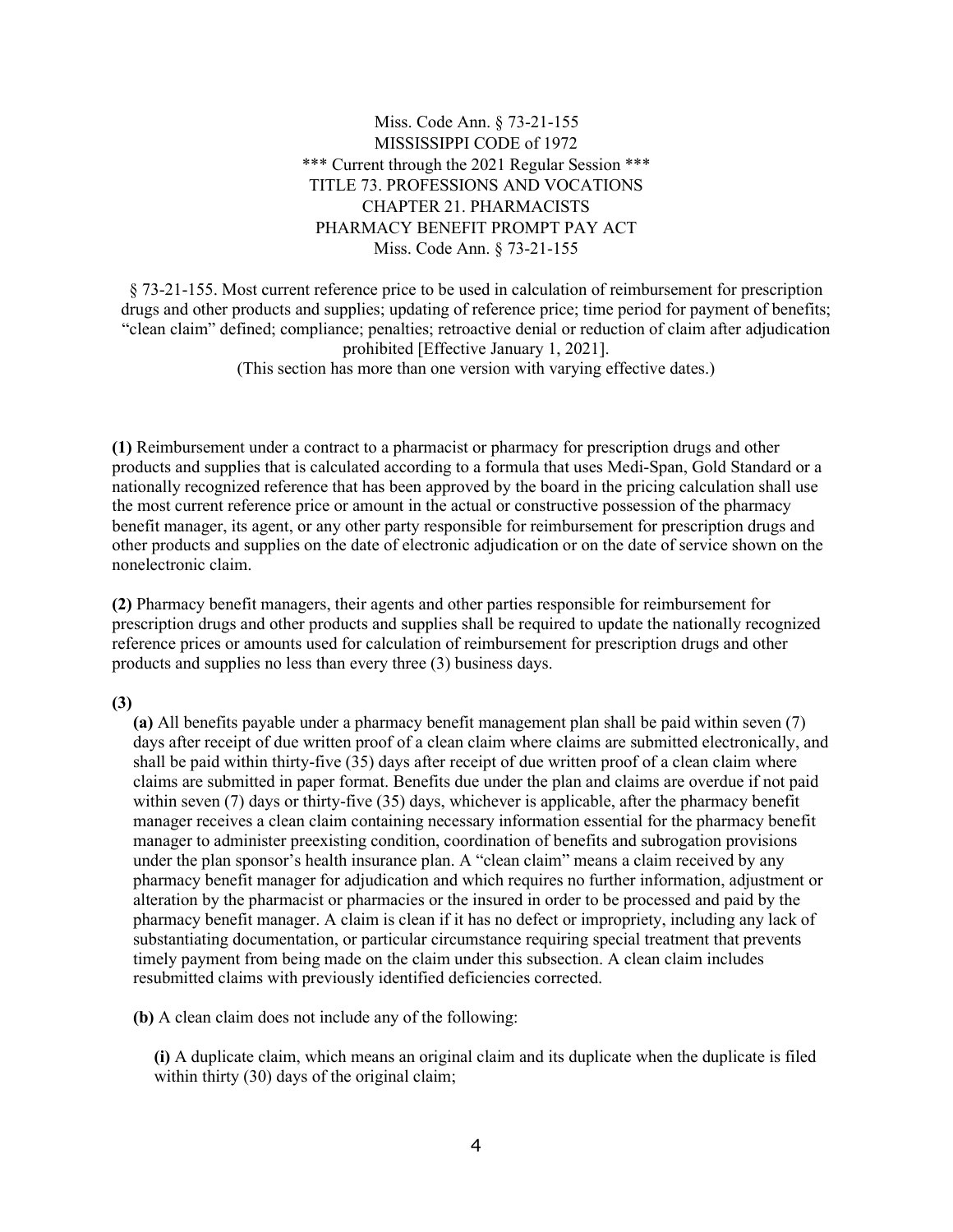**(ii)** Claims which are submitted fraudulently or that are based upon material misrepresentations;

**(iii)** Claims that require information essential for the pharmacy benefit manager to administer preexisting condition, coordination of benefits or subrogation provisions under the plan sponsor's health insurance plan; or

**(iv)** Claims submitted by a pharmacist or pharmacy more than thirty (30) days after the date of service; if the pharmacist or pharmacy does not submit the claim on behalf of the insured, then a claim is not clean when submitted more than thirty (30) days after the date of billing by the pharmacist or pharmacy to the insured.

**(c)** Not later than seven (7) days after the date the pharmacy benefit manager actually receives an electronic claim, the pharmacy benefit manager shall pay the appropriate benefit in full, or any portion of the claim that is clean, and notify the pharmacist or pharmacy (where the claim is owed to the pharmacist or pharmacy) of the reasons why the claim or portion thereof is not clean and will not be paid and what substantiating documentation and information is required to adjudicate the claim as clean. Not later than thirty-five (35) days after the date the pharmacy benefit manager actually receives a paper claim, the pharmacy benefit manager shall pay the appropriate benefit in full, or any portion of the claim that is clean, and notify the pharmacist or pharmacy (where the claim is owed to the pharmacist or pharmacy) of the reasons why the claim or portion thereof is not clean and will not be paid and what substantiating documentation and information is required to adjudicate the claim as clean. Any claim or portion thereof resubmitted with the supporting documentation and information requested by the pharmacy benefit manager shall be paid within twenty (20) days after receipt.

**(4)** If the board finds that any pharmacy benefit manager, agent or other party responsible for reimbursement for prescription drugs and other products and supplies has not paid ninety-five percent (95%) of clean claims as defined in subsection (3) of this section received from all pharmacies in a calendar quarter, he shall be subject to administrative penalty of not more than Twenty-five Thousand Dollars (\$25,000.00) to be assessed by the State Board of Pharmacy.

**(a)** Examinations to determine compliance with this subsection may be conducted by the board. The board may contract with qualified impartial outside sources to assist in examinations to determine compliance. The expenses of any such examinations shall be paid by the pharmacy benefit manager examined.

**(b)** Nothing in the provisions of this section shall require a pharmacy benefit manager to pay claims that are not covered under the terms of a contract or policy of accident and sickness insurance or prepaid coverage.

**(c)** If the claim is not denied for valid and proper reasons by the end of the applicable time period prescribed in this provision, the pharmacy benefit manager must pay the pharmacy (where the claim is owed to the pharmacy) or the patient (where the claim is owed to a patient) interest on accrued benefits at the rate of one and one-half percent  $(1-1/2%)$  per month accruing from the day after payment was due on the amount of the benefits that remain unpaid until the claim is finally settled or adjudicated. Whenever interest due pursuant to this provision is less than One Dollar (\$1.00), such amount shall be credited to the account of the person or entity to whom such amount is owed.

**(d)** Any pharmacy benefit manager and a pharmacy may enter into an express written agreement containing timely claim payment provisions which differ from, but are at least as stringent as, the provisions set forth under subsection (3) of this section, and in such case, the provisions of the written agreement shall govern the timely payment of claims by the pharmacy benefit manager to the pharmacy. If the express written agreement is silent as to any interest penalty where claims are not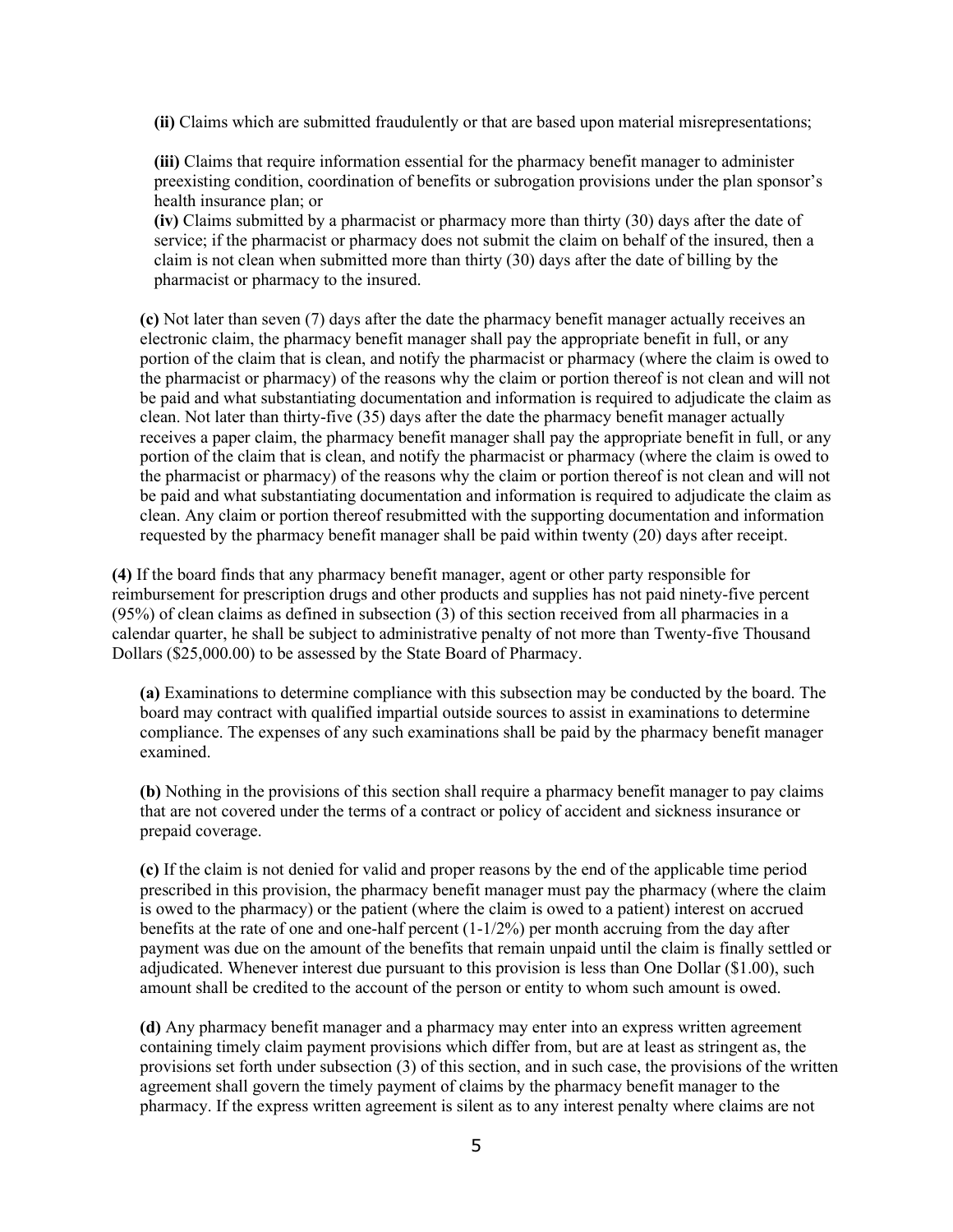paid in accordance with the agreement, the interest penalty provision of subsection  $(4)(c)$  of this section shall apply.

**(e)** The State Board of Pharmacy may adopt rules and regulations necessary to ensure compliance with this subsection.

## **(5)**

**(a)** For purposes of this subsection (5), "network pharmacy" means a licensed pharmacy in this state that has a contract with a pharmacy benefit manager to provide covered drugs at a negotiated reimbursement rate. A network pharmacy or pharmacist may decline to provide a brand name drug, multisource generic drug, or service, if the network pharmacy or pharmacist is paid less than that network pharmacy's acquisition cost for the product. If the network pharmacy or pharmacist declines to provide such drug or service, the pharmacy or pharmacist shall provide the customer with adequate information as to where the prescription for the drug or service may be filled.

**(b)** The State Board of Pharmacy shall adopt rules and regulations necessary to implement and ensure compliance with this subsection, including, but not limited to, rules and regulations that address access to pharmacy services in rural or underserved areas in cases where a network pharmacy or pharmacist declines to provide a drug or service under paragraph (a) of this subsection. The board shall promulgate the rules and regulations required by this paragraph (b) not later than October 1, 2016.

**(6)** A pharmacy benefit manager shall not directly or indirectly retroactively deny or reduce a claim or aggregate of claims after the claim or aggregate of claims has been adjudicated.

**History:** Laws, 2006, ch. 533, § 33; Laws, 2016, ch. 453, § 1, eff from and after July 1, 2016; Laws, 2020, ch. 395, § 3, eff from and after January 1, 2021.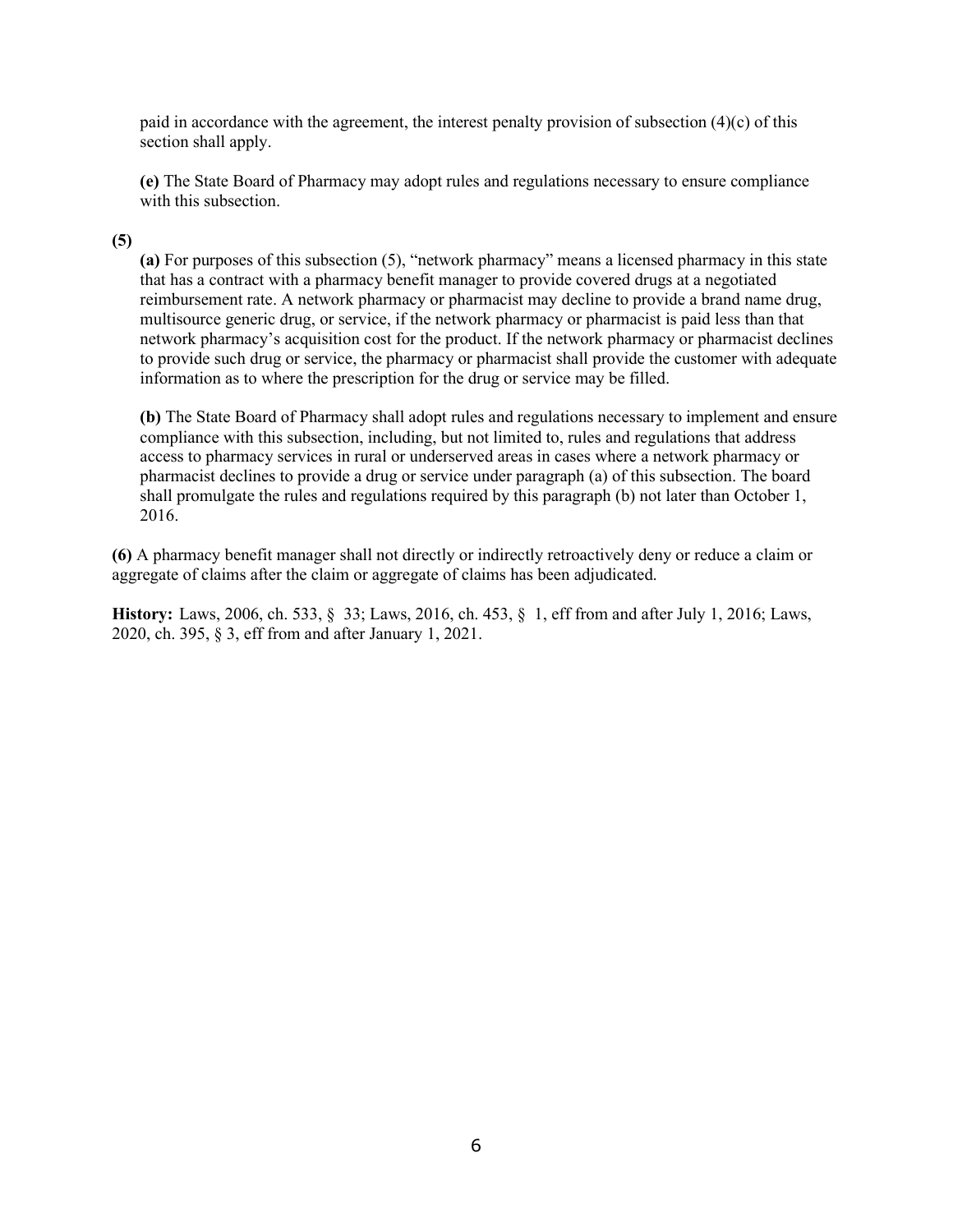Miss. Code Ann. § 73-21-156 MISSISSIPPI CODE of 1972 \*\*\* Current through the 2021 Regular Session \*\*\* TITLE 73. PROFESSIONS AND VOCATIONS CHAPTER 21. PHARMACISTS PHARMACY BENEFIT PROMPT PAY ACT Miss. Code Ann. § 73-21-156

§ 73-21-156. Placement of drug on maximum allowable cost list; access, update and notification of update to maximum allowable cost list; administrative appeal procedure for challenge to maximum allowable cost list and reimbursements; reimbursement by pharmacy benefit manager to pharmacy or pharmacist in amount less than reimbursement to pharmacy benefit manager affiliate for same pharmacist services prohibited.

**(1)** As used in this section, the following terms shall be defined as provided in this subsection:

**(a)** "Maximum allowable cost list" means a listing of drugs or other methodology used by a pharmacy benefit manager, directly or indirectly, setting the maximum allowable payment to a pharmacy or pharmacist for a generic drug, brand-name drug, biologic product or other prescription drug. The term "maximum allowable cost list" includes without limitation:

**(i)** Average acquisition cost, including national average drug acquisition cost;

- **(ii)** Average manufacturer price;
- **(iii)** Average wholesale price;
- **(iv)** Brand effective rate or generic effective rate;
- **(v)** Discount indexing;
- **(vi)** Federal upper limits;
- **(vii)** Wholesale acquisition cost; and

**(viii)** Any other term that a pharmacy benefit manager or a health care insurer may use to establish reimbursement rates to a pharmacist or pharmacy for pharmacist services.

**(b)** "Pharmacy acquisition cost" means the amount that a pharmaceutical wholesaler charges for a pharmaceutical product as listed on the pharmacy's billing invoice.

**(2)** Before a pharmacy benefit manager places or continues a particular drug on a maximum allowable cost list, the drug:

**(a)** If the drug is a generic equivalent drug product as defined in 73-21-73, shall be listed as therapeutically equivalent and pharmaceutically equivalent "A" or "B" rated in the United States Food and Drug Administration's most recent version of the "Orange Book" or "Green Book" or have an NR or NA rating by Medi-Span, Gold Standard, or a similar rating by a nationally recognized reference approved by the board;

**(b)** Shall be available for purchase by each pharmacy in the state from national or regional wholesalers operating in Mississippi; and

**(c)** Shall not be obsolete.

**(3)** A pharmacy benefit manager shall: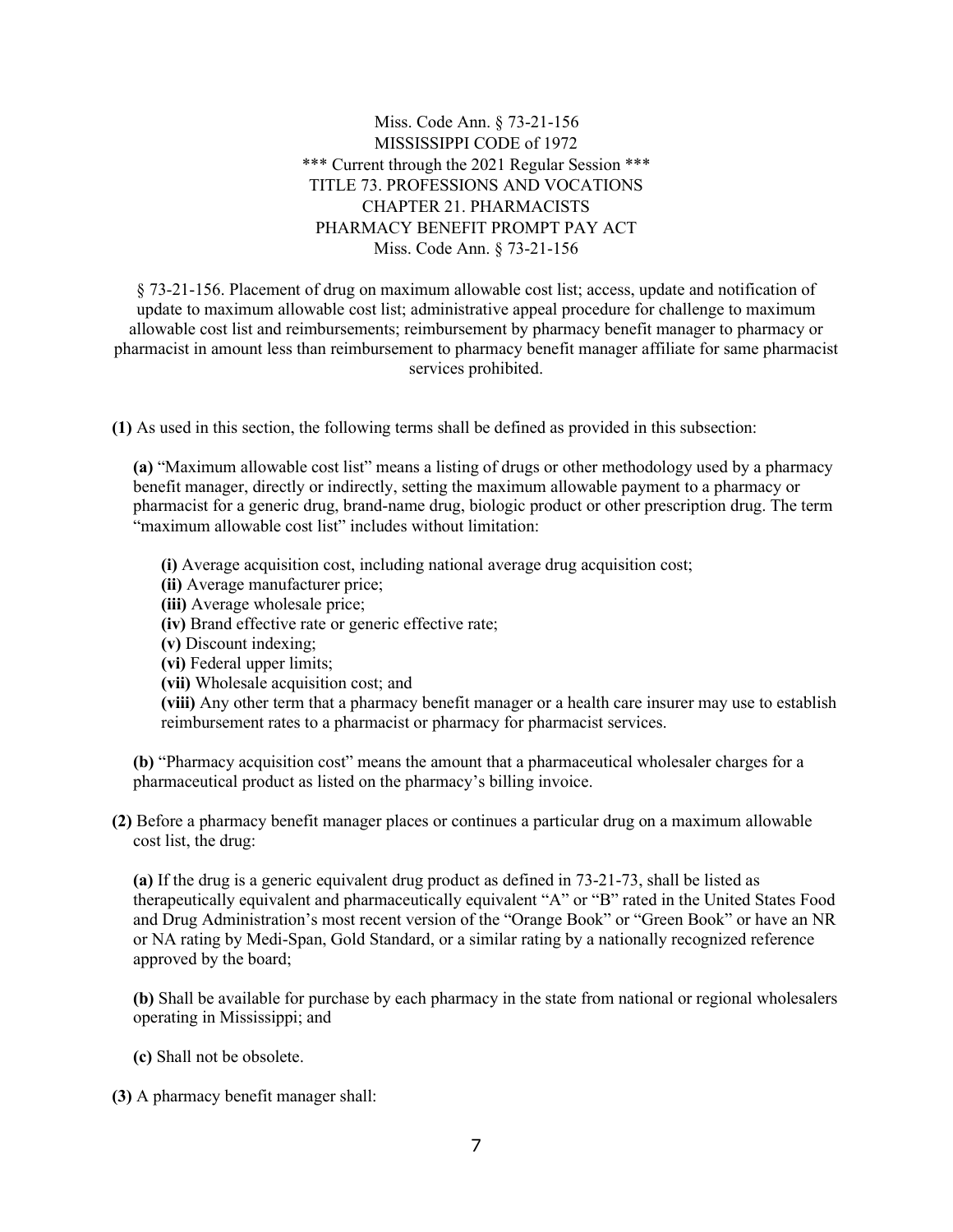**(a)** Provide access to its maximum allowable cost list to each pharmacy subject to the maximum allowable cost list;

**(b)** Update its maximum allowable cost list on a timely basis, but in no event longer than three (3) calendar days; and

**(c)** Provide a process for each pharmacy subject to the maximum allowable cost list to receive prompt notification of an update to the maximum allowable cost list.

**(4)** A pharmacy benefit manager shall:

**(a)** Provide a reasonable administrative appeal procedure to allow pharmacies to challenge a maximum allowable cost list and reimbursements made under a maximum allowable cost list for a specific drug or drugs as:

- **(i)** Not meeting the requirements of this section; or
- **(ii)** Being below the pharmacy acquisition cost.

**(b)** The reasonable administrative appeal procedure shall include the following:

**(i)** A dedicated telephone number, email address and website for the purpose of submitting administrative appeals;

**(ii)** The ability to submit an administrative appeal directly to the pharmacy benefit manager regarding the pharmacy benefit management plan or through a pharmacy service administrative organization; and

**(iii)** A period of less than thirty (30) business days to file an administrative appeal.

**(c)** The pharmacy benefit manager shall respond to the challenge under paragraph (a) of this subsection (4) within thirty (30) business days after receipt of the challenge.

**(d)** If a challenge is made under paragraph (a) of this subsection (4), the pharmacy benefit manager shall within thirty (30) business days after receipt of the challenge either:

**(i)** If the appeal is upheld:

**1.** Make the change in the maximum allowable cost list payment to at least the pharmacy acquisition cost;

**2.** Permit the challenging pharmacy or pharmacist to reverse and rebill the claim in question;

**3.** Provide the National Drug Code that the increase or change is based on to the pharmacy or pharmacist; and

**4.** Make the change under item 1 of this subparagraph (i) effective for each similarly situated pharmacy as defined by the payor subject to the maximum allowable cost list; or

**(ii)** If the appeal is denied, provide the challenging pharmacy or pharmacist the National Drug Code and the name of the national or regional pharmaceutical wholesalers operating in Mississippi that have the drug currently in stock at a price below the maximum allowable cost as listed on the maximum allowable cost list; or

**(iii)** If the National Drug Code provided by the pharmacy benefit manager is not available below the pharmacy acquisition cost from the pharmaceutical wholesaler from whom the pharmacy or pharmacist purchases the majority of prescription drugs for resale, then the pharmacy benefit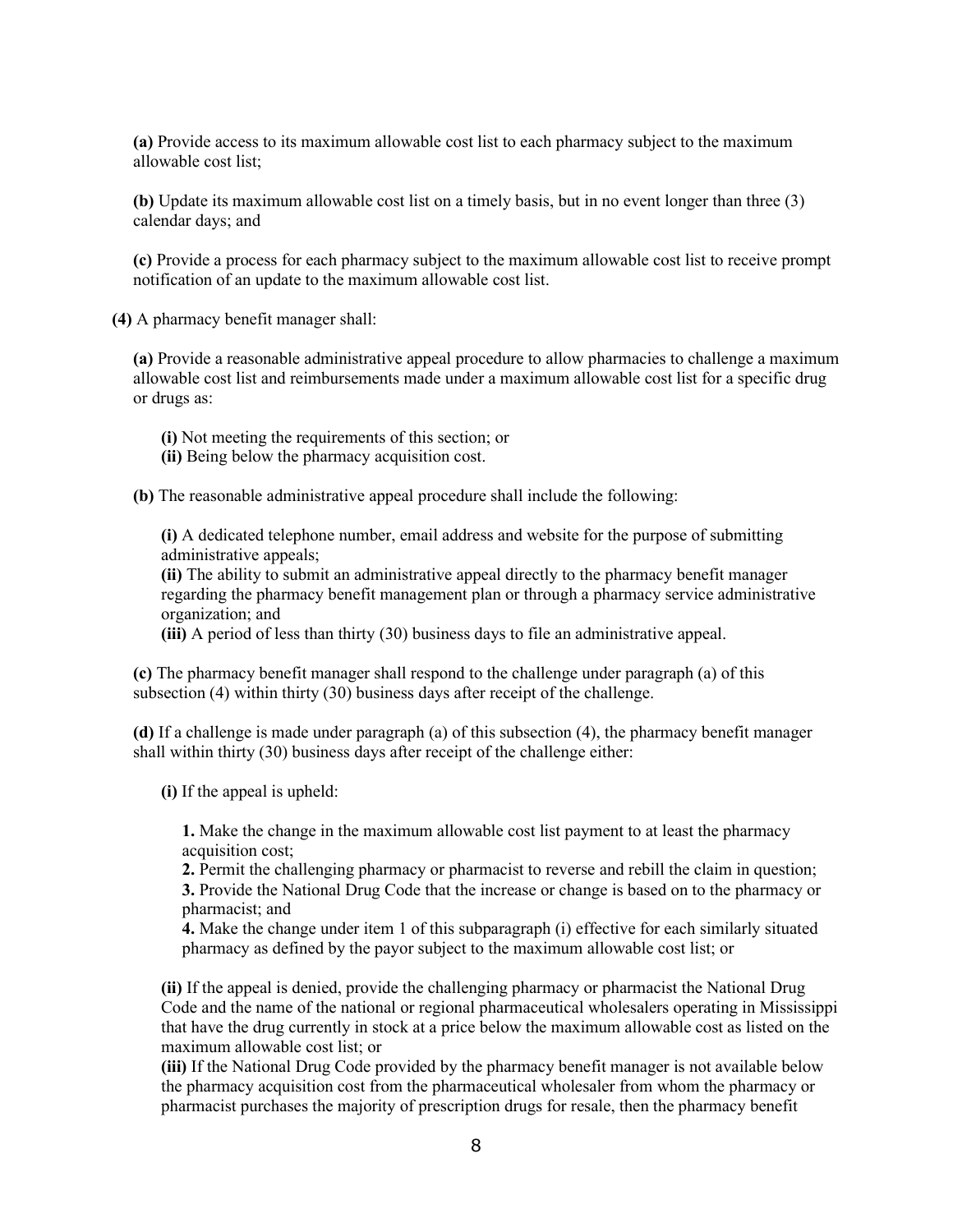manager shall adjust the maximum allowable cost as listed on the maximum allowable cost list above the challenging pharmacy's pharmacy acquisition cost and permit the pharmacy to reverse and rebill each claim affected by the inability to procure the drug at a cost that is equal to or less than the previously challenged maximum allowable cost.

## **(5)**

**(a)** A pharmacy benefit manager shall not reimburse a pharmacy or pharmacist in the state an amount less than the amount that the pharmacy benefit manager reimburses a pharmacy benefit manager affiliate for providing the same pharmacist services.

**(b)** The amount shall be calculated on a per unit basis based on the same brand and generic product identifier or brand and generic code number.

**History:** Laws, 2020, ch. 395, § 4, eff from and after January 1, 2021.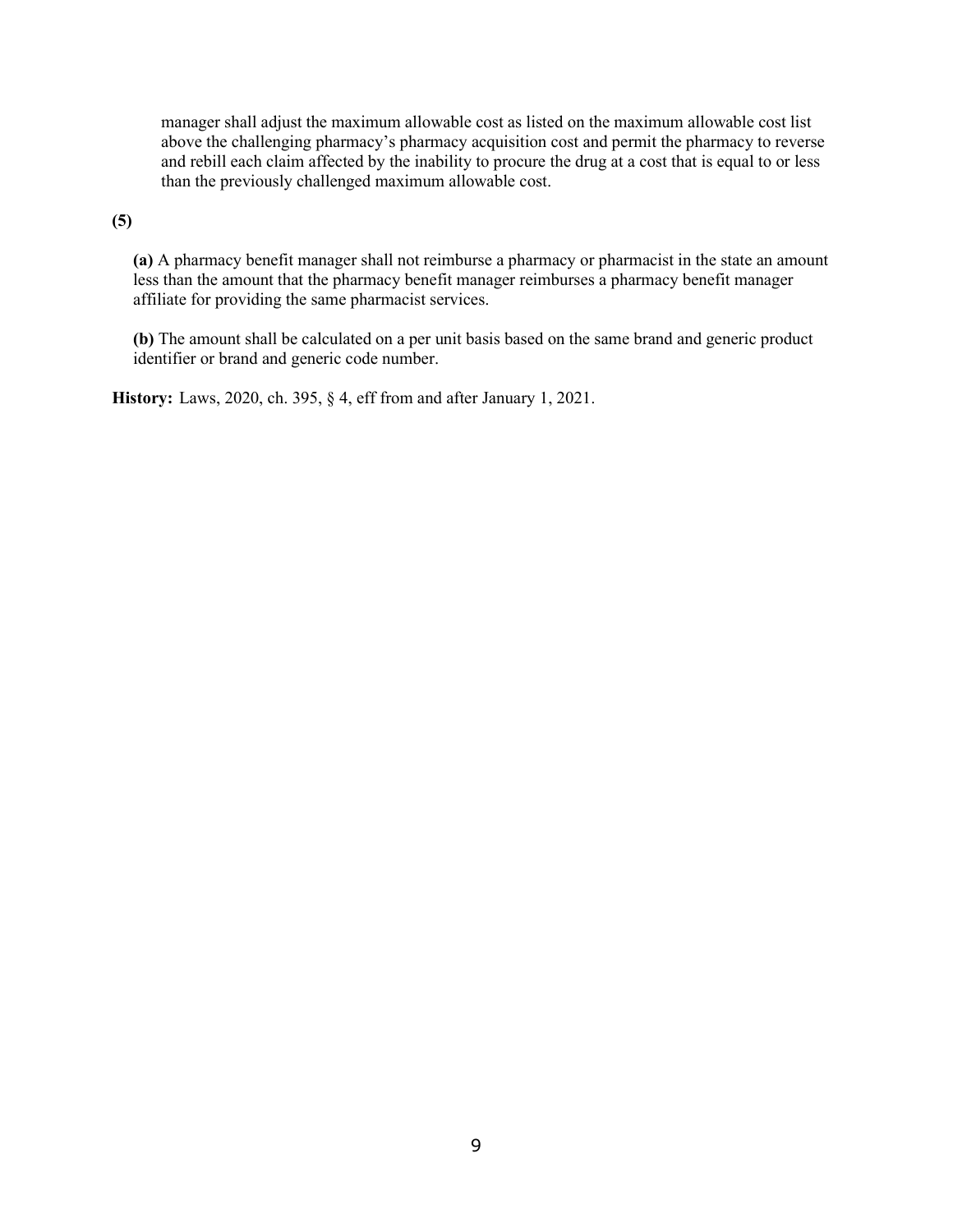Miss. Code Ann. § 73-21-157 MISSISSIPPI CODE of 1972 \*\*\* Current through the 2021 Regular Session \*\*\* TITLE 73. PROFESSIONS AND VOCATIONS CHAPTER 21. PHARMACISTS PHARMACY BENEFIT PROMPT PAY ACT Miss. Code Ann. § 73-21-157

[Effective from and after January 1, 2021, this section will read:]

§ 73-21-157. License required to do business as pharmacy benefit manager; pharmacy benefit managers to file certain financial statements with State Board of Pharmacy; proprietary information to be marked confidential when submitted to board; penalty for release of confidential information; criminal history records check for board employees with access to such information; time period for filing statements.

**(1)** Before beginning to do business as a pharmacy benefit manager, a pharmacy benefit manager shall obtain a license to do business from the board. To obtain a license, the applicant shall submit an application to the board on a form to be prescribed by the board.

**(2)** Each pharmacy benefit manager providing pharmacy management benefit plans in this state shall file a statement with the board annually by March 1 or within sixty (60) days of the end of its fiscal year if not a calendar year. The statement shall be verified by at least two (2) principal officers and shall cover the preceding calendar year or the immediately preceding fiscal year of the pharmacy benefit manager.

**(3)** The statement shall be on forms prescribed by the board and shall include:

**(a)** A financial statement of the organization, including its balance sheet and income statement for the preceding year; and

**(b)** Any other information relating to the operations of the pharmacy benefit manager required by the board under this section.

**(4)**

**(a)** Any information required to be submitted to the board pursuant to licensure application that is considered proprietary by a pharmacy benefit manager shall be marked as confidential when submitted to the board. All such information shall not be subject to the provisions of the federal Freedom of Information Act or the Mississippi Public Records Act and shall not be released by the board unless subject to an order from a court of competent jurisdiction. The board shall destroy or delete or cause to be destroyed or deleted all such information thirty (30) days after the board determines that the information is no longer necessary or useful.

**(b)** Any person who knowingly releases, causes to be released or assists in the release of any such information shall be subject to a monetary penalty imposed by the board in an amount not exceeding Fifty Thousand Dollars (\$50,000.00) per violation. When the board is considering the imposition of any penalty under this paragraph (b), it shall follow the same policies and procedures provided for the imposition of other sanctions in the Pharmacy Practice Act. Any penalty collected under this paragraph (b) shall be deposited into the special fund of the board and used to support the operations of the board relating to the regulation of pharmacy benefit managers.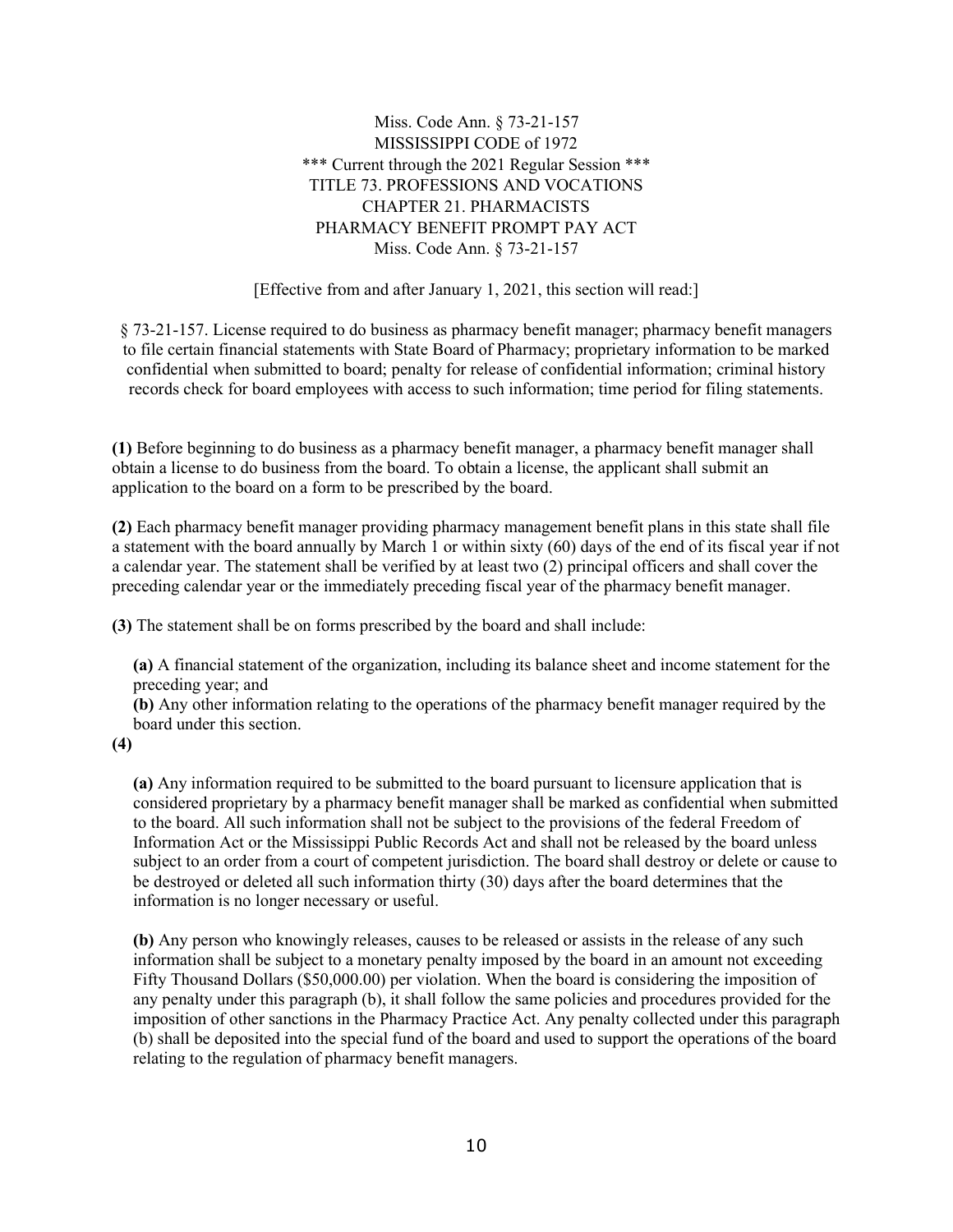**(c)** All employees of the board who have access to the information described in paragraph (a) of this subsection shall be fingerprinted, and the board shall submit a set of fingerprints for each employee to the Department of Public Safety for the purpose of conducting a criminal history records check. If no disqualifying record is identified at the state level, the Department of Public Safety shall forward the fingerprints to the Federal Bureau of Investigation for a national criminal history records check.

**(5)** If the pharmacy benefit manager is audited annually by an independent certified public accountant, a copy of the certified audit report shall be filed annually with the board by June 30 or within thirty (30) days of the report being final.

**(6)** The board may extend the time prescribed for any pharmacy benefit manager for filing annual statements or other reports or exhibits of any kind for good cause shown. However, the board shall not extend the time for filing annual statements beyond sixty (60) days after the time prescribed by subsection (1) of this section. The board may waive the requirements for filing financial information for the pharmacy benefit manager if an affiliate of the pharmacy benefit manager is already required to file such information under current law with the Commissioner of Insurance and allow the pharmacy benefit manager to file a copy of documents containing such information with the board in lieu of the statement required by this section.

**(7)** The expense of administering this section shall be assessed annually by the board against all pharmacy benefit managers operating in this state.

**(8)** A pharmacy benefit manager or third-party payor may not require pharmacy accreditation standards or recertification requirements inconsistent with, more stringent than, or in addition to federal and state requirements for licensure as a pharmacy in this state.

**History:** Laws, 2006, ch. 533, § 34; Laws, 2011, ch. 546, § 31; Laws, 2013, ch. 541, § 4; Laws, 2016, ch. 453, § 2, eff from and after July 1, 2016; Laws, 2020, ch. 395, § 5, eff from and after January 1, 2021.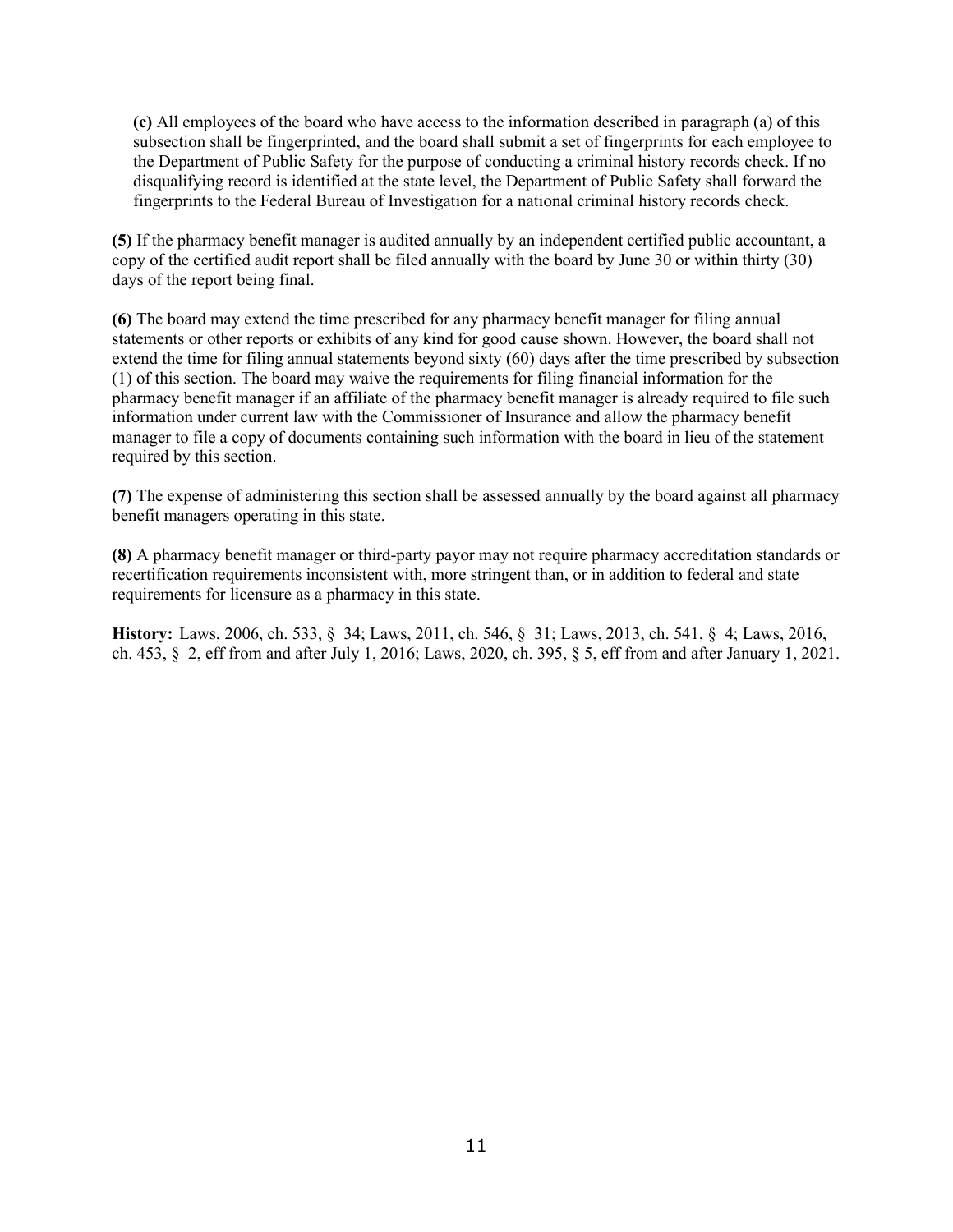Miss. Code Ann. § 73-21-159 MISSISSIPPI CODE of 1972 \*\*\* Current through the 2021 Regular Session \*\*\* TITLE 73. PROFESSIONS AND VOCATIONS CHAPTER 21. PHARMACISTS PHARMACY BENEFIT PROMPT PAY ACT Miss. Code Ann. § 73-21-159

[Effective from and after January 1, 2021, this section will read:]

§ 73-21-159. Financial examination of pharmacy benefit manager.

(1) In lieu of or in addition to making its own financial examination of a pharmacy benefit manager, the board may accept the report of a financial examination of other persons responsible for the pharmacy benefit manager under the laws of another state certified by the applicable official of such other state.

(2) The board shall coordinate financial examinations of a pharmacy benefit manager that provides pharmacy management benefit plans in this state to ensure an appropriate level of regulatory oversight and to avoid any undue duplication of effort or regulation. The pharmacy benefit manager being examined shall pay the cost of the examination. The cost of the examination shall be deposited in a special fund that shall provide all expenses for the licensing, supervision and examination of all pharmacy benefit managers subject to regulation under Sections 73-21-71 through 73-21-129 and Sections 73-21- 151 through 73-21-163.

(3) The board may provide a copy of the financial examination to the person or entity who provides or operates the health insurance plan or to a pharmacist or pharmacy.

(4) The board is authorized to hire independent financial consultants to conduct financial examinations of a pharmacy benefit manager and to expend funds collected under this section to pay the costs of such examinations.

**History:** Laws, 2006, ch. 533, § 35; Laws, 2011, ch. 546, § 32; Laws, 2013, ch. 541, § 5; Laws, 2016, ch. 453, § 3, eff from and after July 1, 2016; Laws, 2020, ch. 395, § 6, eff from and after January 1, 2021.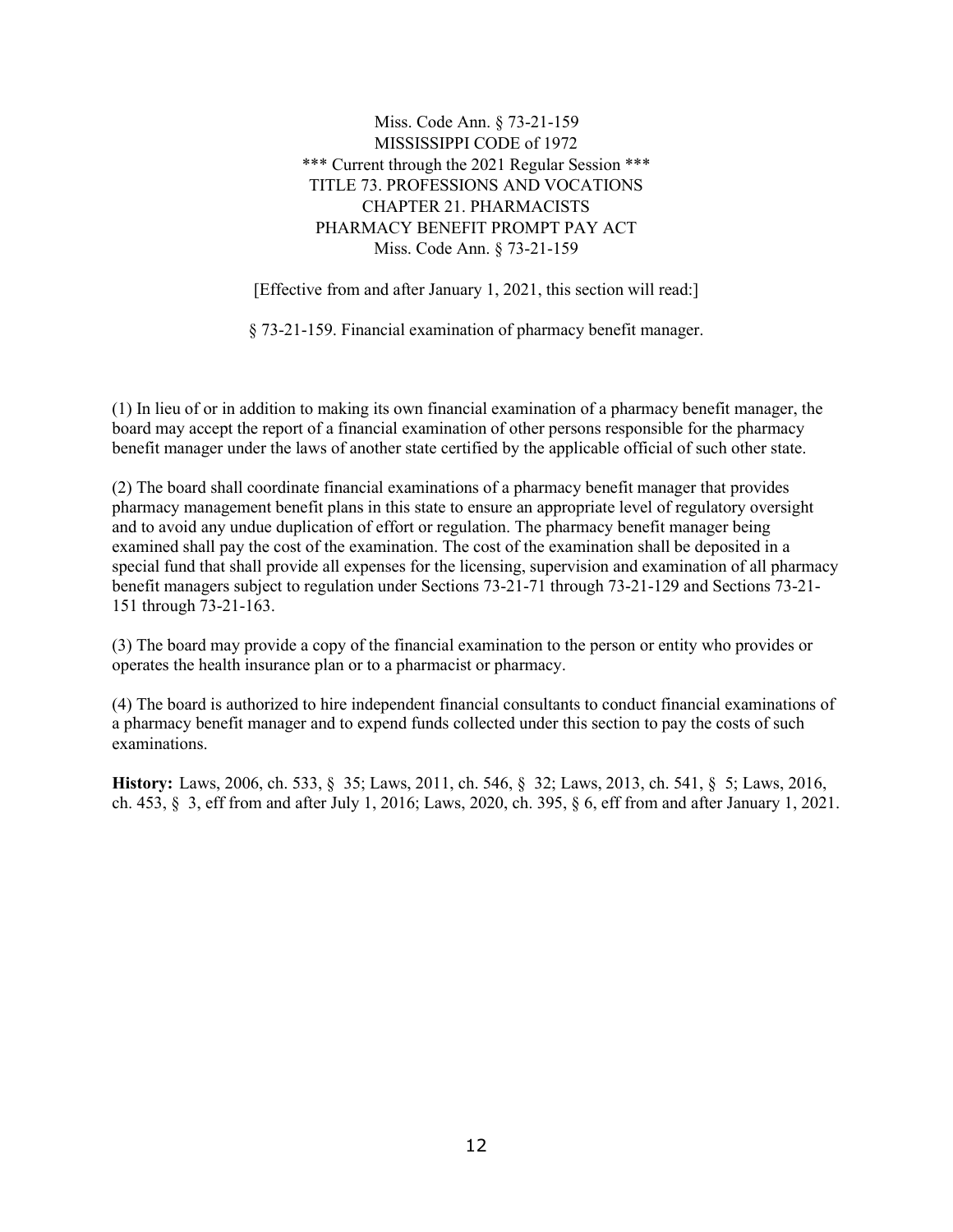Miss. Code Ann. § 73-21-161 MISSISSIPPI CODE of 1972 \*\*\* Current through the 2021 Regular Session \*\*\* TITLE 73. PROFESSIONS AND VOCATIONS CHAPTER 21. PHARMACISTS PHARMACY BENEFIT PROMPT PAY ACT Miss. Code Ann. § 73-21-161

§ 73-21-161. Referral by pharmacy or pharmacy benefit manager or affiliate, or transfer or sharing records relative to certain prescription information, or presentation of claim for payment pursuant to referral from affiliate prohibited; pharmacy licensed or holding nonresident pharmacy permit to annually file disclosure statement identifying affiliates; violation of section [Effective January 1, 2021].

**(1)** As used in this section, the term "referral" means:

**(a)** Ordering of a patient to a pharmacy by a pharmacy benefit manager affiliate either orally or in writing, including online messaging;

**(b)** Offering or implementing plan designs that require patients to use affiliated pharmacies; or

**(c)** Patient or prospective patient specific advertising, marketing, or promotion of a pharmacy by an affiliate.

The term "referral" does not include a pharmacy's inclusion by a pharmacy benefit manager affiliate in communications to patients, including patient and prospective patient specific communications, regarding network pharmacies and prices, provided that the affiliate includes information regarding eligible nonaffiliate pharmacies in those communications and the information provided is accurate.

**(2)** A pharmacy, pharmacy benefit manager, or pharmacy benefit manager affiliate licensed or operating in Mississippi shall be prohibited from:

**(a)** Making referrals;

**(b)** Transferring or sharing records relative to prescription information containing patient identifiable and prescriber identifiable data to or from a pharmacy benefit manager affiliate for any commercial purpose; however, nothing in this section shall be construed to prohibit the exchange of prescription information between a pharmacy and its affiliate for the limited purposes of pharmacy reimbursement; formulary compliance; pharmacy care; public health activities otherwise authorized by law; or utilization review by a health care provider; or

**(c)** Presenting a claim for payment to any individual, third-party payor, affiliate, or other entity for a service furnished pursuant to a referral from an affiliate.

**(3)** This section shall not be construed to prohibit a pharmacy from entering into an agreement with a pharmacy benefit manager affiliate to provide pharmacy care to patients, provided that the pharmacy does not receive referrals in violation of subsection (2) of this section and the pharmacy provides the disclosures required in subsection (1) of this section.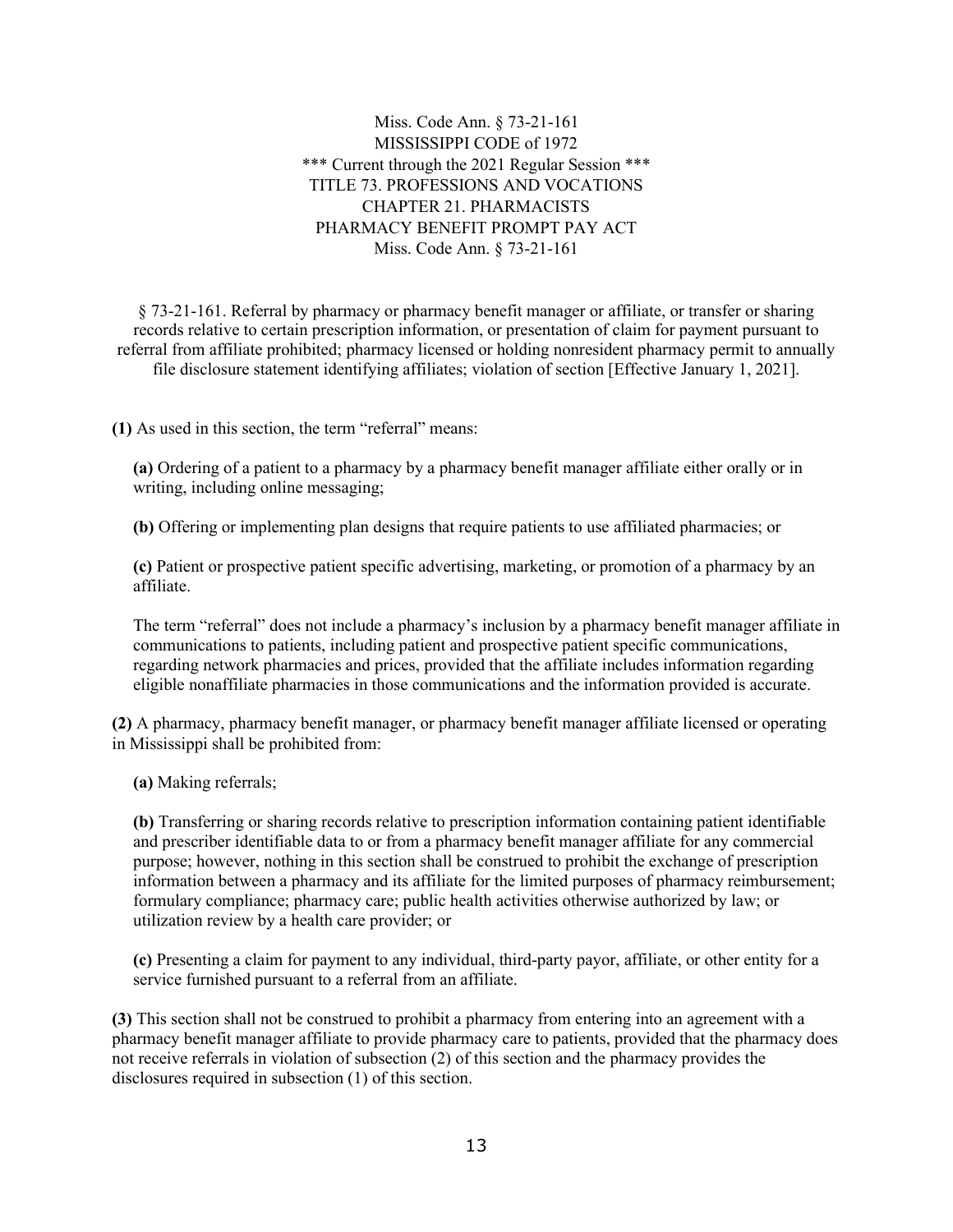**(4)** If a pharmacy licensed or holding a nonresident pharmacy permit in this state has an affiliate, it shall annually file with the board a disclosure statement identifying all such affiliates.

**(5)** In addition to any other remedy provided by law, a violation of this section by a pharmacy shall be grounds for disciplinary action by the board under its authority granted in this chapter.

**(6)** A pharmacist who fills a prescription that violates subsection (2) of this section shall not be liable under this section.

**History:** Laws, 2020, ch. 395, § 7, eff from and after January 1, 2021.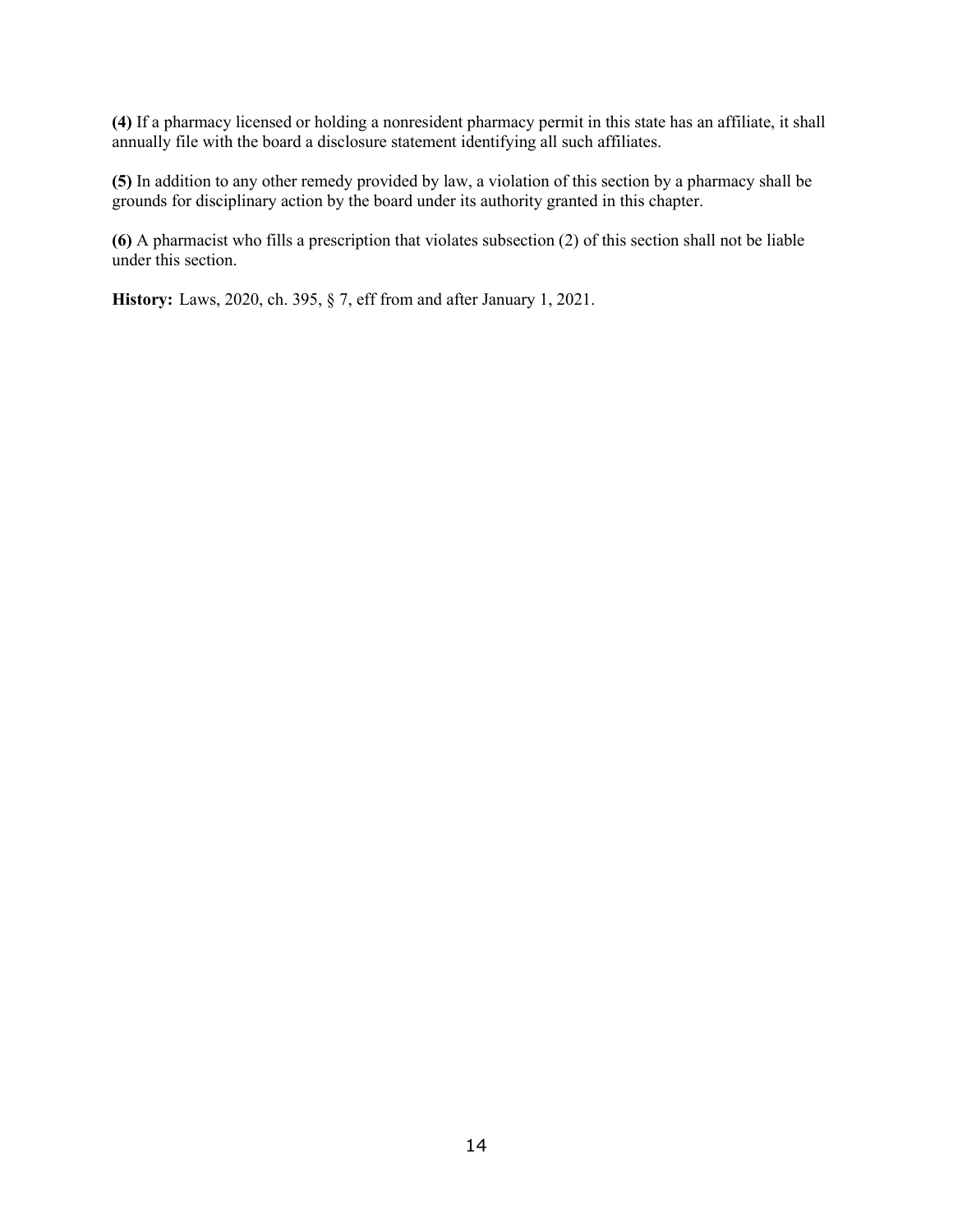Miss. Code Ann. § 73-21-163 MISSISSIPPI CODE of 1972 \*\*\* Current through the 2021 Regular Session \*\*\* TITLE 73. PROFESSIONS AND VOCATIONS CHAPTER 21. PHARMACISTS PHARMACY BENEFIT PROMPT PAY ACT Miss. Code Ann. § 73-21-163

§ 73-21-163. Action for temporary or permanent injunction against pharmacy benefit manager or affiliate to prohibit use of certain methods, acts or practices; monetary penalties for noncompliance with Sections 73-21-151 through 73-21-163; enforcement of payment of penalties; development of uniform penalty policy [Effective January 1, 2021].

Whenever the board has reason to believe that a pharmacy benefit manager or pharmacy benefit manager affiliate is using, has used, or is about to use any method, act or practice prohibited in Sections 73-21-151 through 73-21-163 and that proceedings would be in the public interest, it may bring an action in the name of the board against the pharmacy benefit manager or pharmacy benefit manager affiliate to restrain by temporary or permanent injunction the use of such method, act or practice. The action shall be brought in the Chancery Court of the First Judicial District of Hinds County, Mississippi. The court is authorized to issue temporary or permanent injunctions to restrain and prevent violations of Sections 73-21-151 through 73-21-163 and such injunctions shall be issued without bond.

**(2)** The board may impose a monetary penalty on a pharmacy benefit manager or a pharmacy benefit manager affiliate for noncompliance with the provisions of the Sections 73-21-151 through 73-21-163, in amounts of not less than One Thousand Dollars (\$1,000.00) per violation and not more than Twenty-five Thousand Dollars (\$25,000.00) per violation. Each day a violation continues for the same brand or generic product identifier or brand or generic code number is a separate violation. The board shall prepare a record entered upon its minutes that states the basic facts upon which the monetary penalty was imposed. Any penalty collected under this subsection (2) shall be deposited into the special fund of the board.

**(3)** The board may assess a monetary penalty for those reasonable costs that are expended by the board in the investigation and conduct of a proceeding if the board imposes a monetary penalty under subsection (2) of this section. A monetary penalty assessed and levied under this section shall be paid to the board by the licensee, registrant or permit holder upon the expiration of the period allowed for appeal of those penalties under Section 73-21-101, or may be paid sooner if the licensee, registrant or permit holder elects. Any penalty collected by the board under this subsection (3) shall be deposited into the special fund of the board.

**(4)** When payment of a monetary penalty assessed and levied by the board against a licensee, registrant or permit holder in accordance with this section is not paid by the licensee, registrant or permit holder when due under this section, the board shall have the power to institute and maintain proceedings in its name for enforcement of payment in the chancery court of the county and judicial district of residence of the licensee, registrant or permit holder, or if the licensee, registrant or permit holder is a nonresident of the State of Mississippi, in the Chancery Court of the First Judicial District of Hinds County, Mississippi. When those proceedings are instituted, the board shall certify the record of its proceedings, together with all documents and evidence, to the chancery court and the matter shall be heard in due course by the court, which shall review the record and make its determination thereon in accordance with the provisions